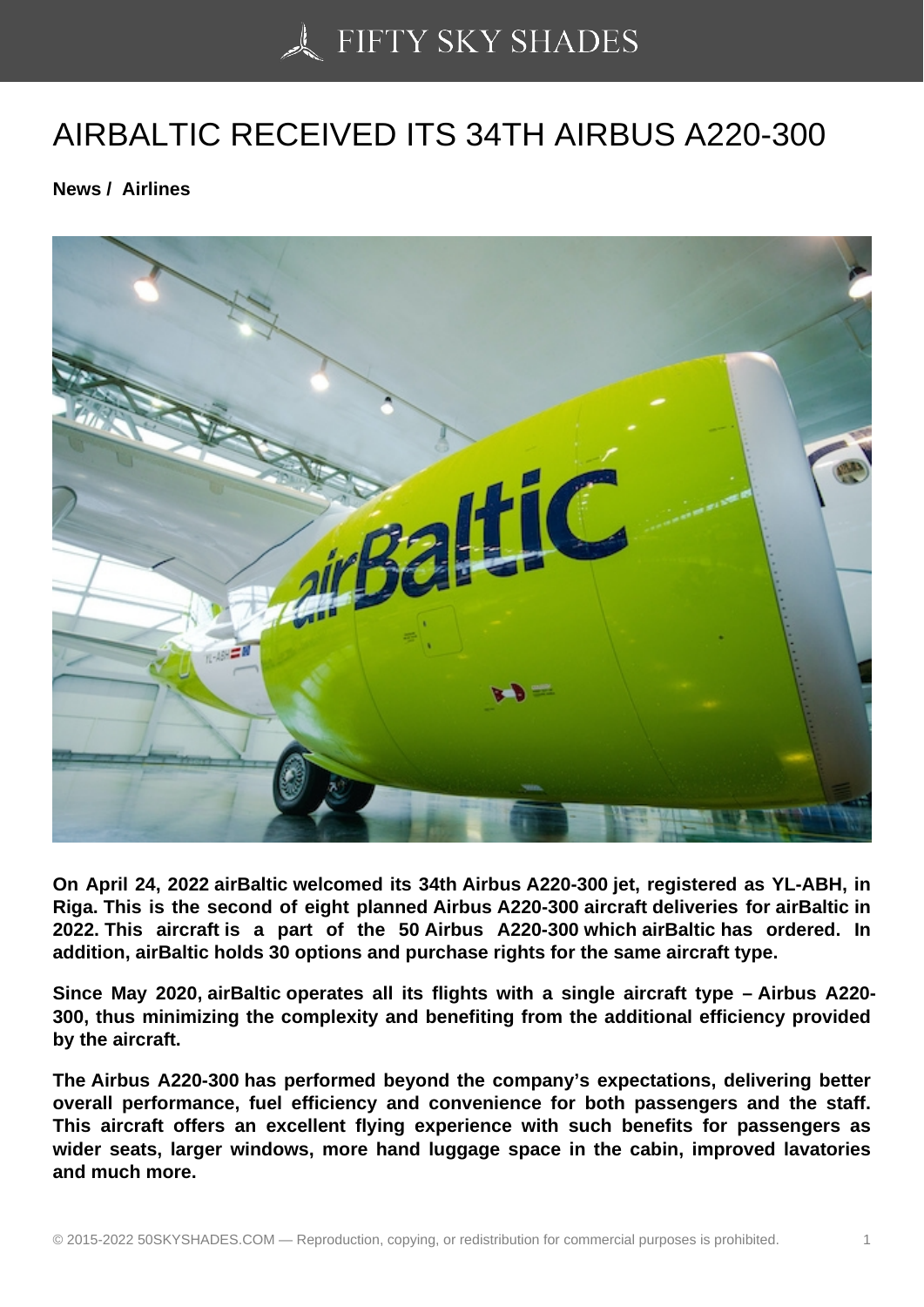

**The Airbus A220-300 has a high-quality air filtering system equipped with High Efficiency Particulate Air (HEPA) type filter that provides the best level of filtration currently available for recirculated cabin air from the very beginning of boarding, during entire flight and until all passengers have left the aircraft. The quality of cabin air is carefully controlled and is recirculated with ventilation rates that provide a total change of air 20-30 times per hour.** 

In addition, the new aircraft is also considerably quieter – with a four times smaller noise footprint. Moreover, at the moment it is the greenest commercial aircraft in the world, as it is the first aircraft to have a transparent declaration of the life-cycle environmental impact, helping to reduce CO2 and NOX emissions by 20% and 50% respectively.